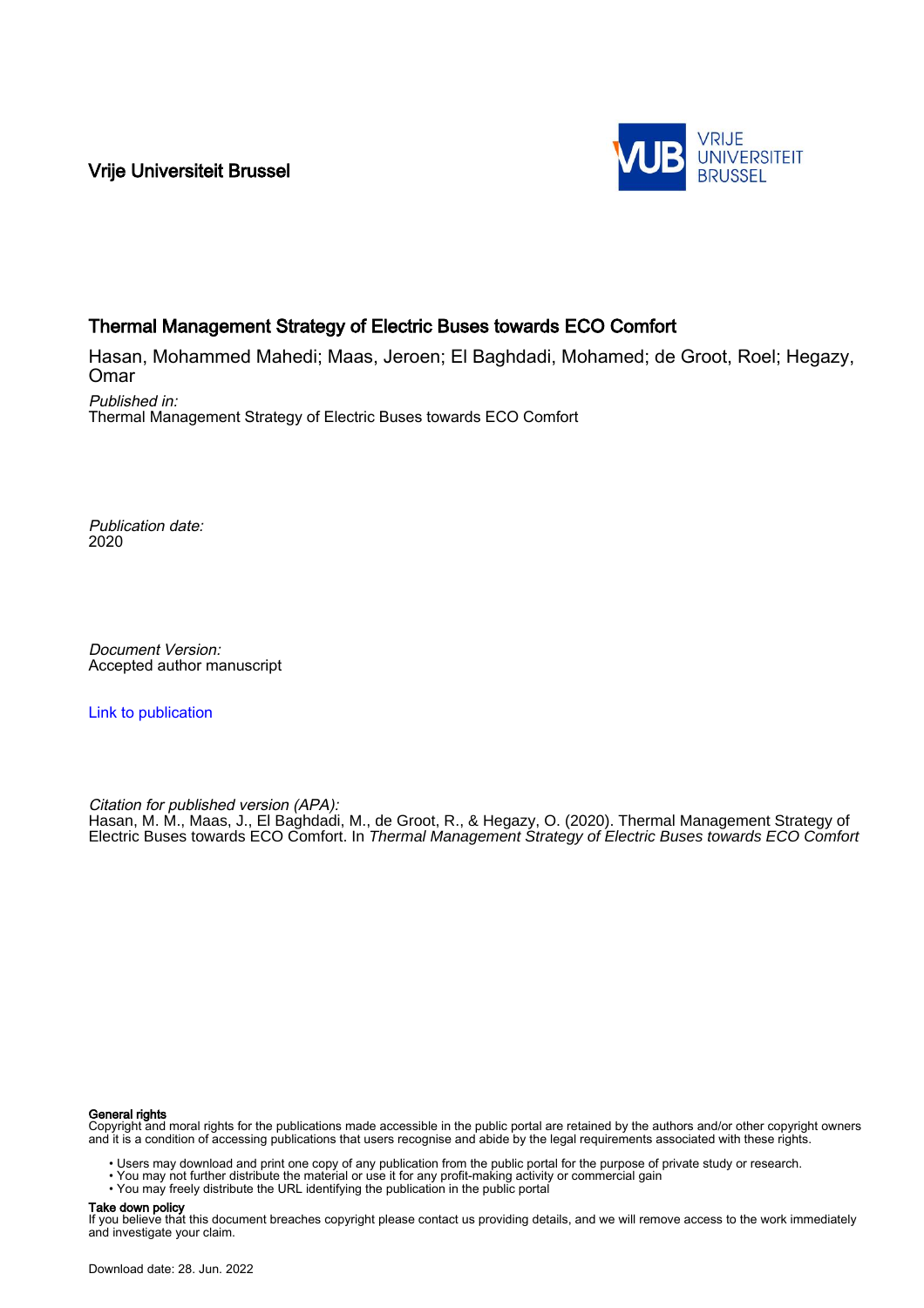

*Proceedings of 8th Transport Research Arena TRA 2020, April 27-30, 2020, Helsinki, Finland*

# Thermal Management Strategy of Electric Buses towards ECO Comfort

Mohammed Mahedi Hasan<sup>a,b</sup>, Jeroen Maas<sup>c</sup>, Mohamed El Baghdadi<sup>a,b</sup>, Roel de Groot<sup>c</sup>, Omar Hegazy<sup>a,b\*</sup>

*<sup>a</sup> Vrije Universiteit Brussel (VUB), ETEC Department and MOBI Research Group, Pleinlaan 2, 1050 Brussels, Belgium <sup>b</sup> Flanders Make, 3001 Heverlee, Belgium <sup>c</sup>TNO Automotive, Automotive Campus 30, 5708 JZ Helmond, Netherlands*

## **Abstract**

Energy Management System (EMS) is a critical aspect in electric vehicles to increase driving range, minimize costs, and extend battery life. In E-bus drivetrains, EMS can be utilized to optimize thermal management of associated auxiliaries and en-route charging. A bus cabin environment is a dynamic environment contending with varying levels of passengers and ambient conditions. Buses use the Heating Ventilation and Air Conditioning (HVAC) system to maintain the internal cabin climate. In E-buses, the HVAC system draws electrical energy from the main battery; therefore, a suitable strategy is required to minimize the power utilization. The "comfort" aspect should ensure regulation of both temperature and humidity in the cabin. The controlling mechanism should provide proper comfort to the passengers, utilize the least energy, and respect the constraints of the HVAC system. In this paper, a dynamic thermal cabin model is developed to investigate the ECO-comfort strategy of E-bus and their impact on the energy consumption. Results show that HVAC power usage is inversely proportional to passenger load when ambient temperature is less than reference setpoint and vice versa, and the ECO-comfort offers substantial energy savings over contemporary climate control algorithms when the HVAC system is operated in moderated weathers.

**Keywords**: ECO-comfort; E-Bus: HVAC; Cabin climate; EMS; Thermal management system

 $\overline{a}$ 

<sup>\*</sup> Corresponding author. Tel.: +32-2-629-29-92; *E-mail address:* omar.hegazy@vub.be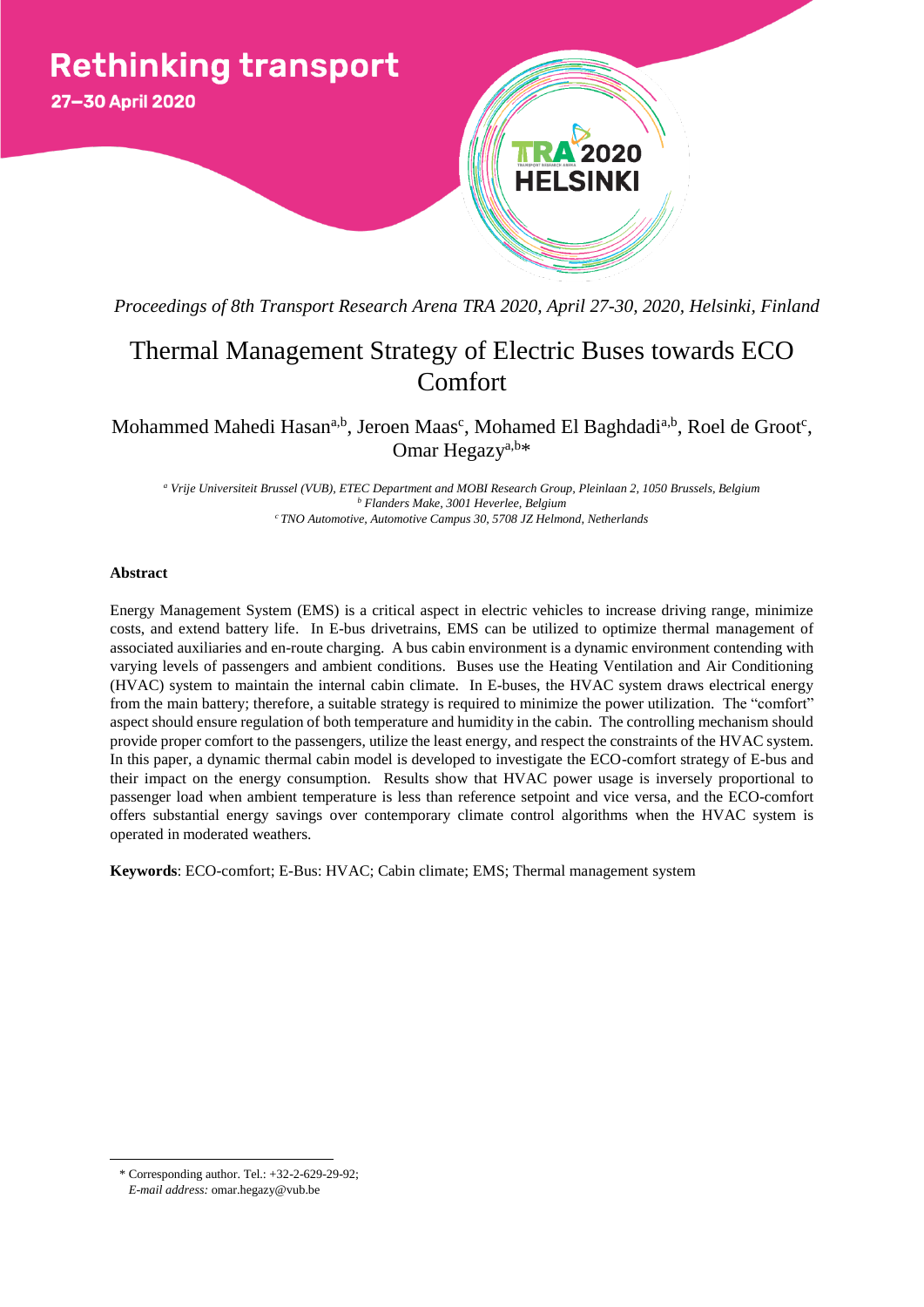## **THERMAL MANAGEMENT STRATEGY OF ELECTRIC BUSES TOWARDS ECO COMFORT**

## **1. Introduction**

Energy Management System (EMS), which is a tool used to optimize performance and achieve energy efficiency, is one of the key elements in electric heavy-duty vehicles (such as buses and trucks), as the required energy should be supplied from the Energy Storage System (ESS). Proper EMS strategy is critical in Electric Vehicle (EV) applications to maximize the driving range of the vehicle from a fully charged battery. Although the energy density of Lithium metal is comparable to that of fossil fuels, such as gasoline and diesel, the energy density of lithiumion battery packs used in electric vehicles are an order of magnitude lower. This is because the actual lithium content is less than 5% percent of the total weight of the battery according to Martin (2017), with the rest being taken up by the electrode materials, electrolyte, casing, and protection electronics. Moreover, in a battery pack this proportion decreases even further, as extra weight needs to be devoted to the cooling system and the packaging. This results in typical energy densities of only 0.25~0.70 kWh/l or 0.10~0.27 kWh/kg in commercial Li-ion batteries, costing in the range of 170~225 €/kWh according to Bayes et al (2018). To provide the same range as gasoline, the battery pack needs to be much heavier and voluminous, thus making it expensive. To put it in perspective, a 2019 Hyundai IONIQ Electric would require a battery costing at least €18k, weigh at least half a ton, and require at least 200 liters of space to get the 725 kms of driving range we expect from a full tank of gasoline (60 liters, 42 kg) according to five cycle test data from the US Environmental Protection Agency and Department of Energy (EPA, DoE).

One way to overcome this limitation in range is to optimize the energy utilization in electric vehicles through proper energy management strategies (EMS) in order to increase the driving range, minimize costs, and extend battery life. Electric motors are more efficient than a typical Internal Combustion Engine (ICE) by a factor of three to four according to Carney (2018). Furthermore, considering the transmission of power from engine to wheels, the electric powertrain is much more efficient than the mechanical drivetrain, which endures mechanical losses in the gearbox and transmission, thus helping to mitigate the disparity in the energy density between batteries and gasoline as a fuel source. Finally, the energy supplied to the electric motor for traction is partially recovered during regenerative braking, thus the net energy usage is smaller. With an electric motor, the energy flow between it and the ESS is bidirectional, which makes it simple to optimize the energy utilization given a specific driving profile, including for urban, suburban, and highways. In an electric bus, there can be a variety of EMSs that can be utilized considering the battery State of Health (SoH), battery State of Function (SoF), charging power level, charging location, auxiliary loads, charging time, and traveling time. These include various "ECO" features such as ECO-driving, ECO-charging and ECO-comfort strategies. "ECO" features on vehicles are typically those that employ strategies that favor fuel economy at the expense of driving performance.

The aim of the ASSURED project is to boost the electrification of urban commercial heavy-duty vehicles, like trucks and buses. Within the context of ASSURED, this paper will discuss the ECO-comfort model, in terms of the thermal management of the associated auxiliaries. The auxiliary system, such as the Heating, Ventilation, and Air Conditioning (HVAC) unit, in an electric vehicle is a constant drain on the battery. While the HVAC systems have good Coefficient of Performance (COP) of 3.2 to 4.5 for Air Source Heat-Pumps (ASHP) according to Fisher and Madani (2017), bus cabins are not the best insulated structures, which negates the efficiency of the HVAC system. Furthermore, unlike passenger vehicles, the bus cabin is constantly exposed to the outside environment since its doors frequently open to allow passengers to enter and exit the bus. And finally, unlike passenger vehicles, the passenger load inside a bus is more chaotic and random, thus leading to wide fluctuations in the internal cabin environment. This requires the HVAC system to work continuously to maintain and regulate the internal environment. The idea behind ECO-comfort is to optimize the thermal management of the HVAC system, and provide the maximum comfort to the passengers inside a bus, while respecting the constraints of the HVAC system.

## **2. Thermal Modeling for Buses**

One of the key aspects for electric transport is the energy consumption and the range of the vehicles as well as the charging infrastructure. Recent developments within electrified transport is focused on these aspects to close the gap with the conventional type of transportation. To decrease the energy consumption and to increase the range of the vehicles, a range of measures is applied such as aerodynamic, weight and powertrain efficiency improvements, with aerodynamics being the feature that can be least improvement upon for a bus, while the powertrain is the feature that can be the most improved upon. In addition, an important factor for electric vehicles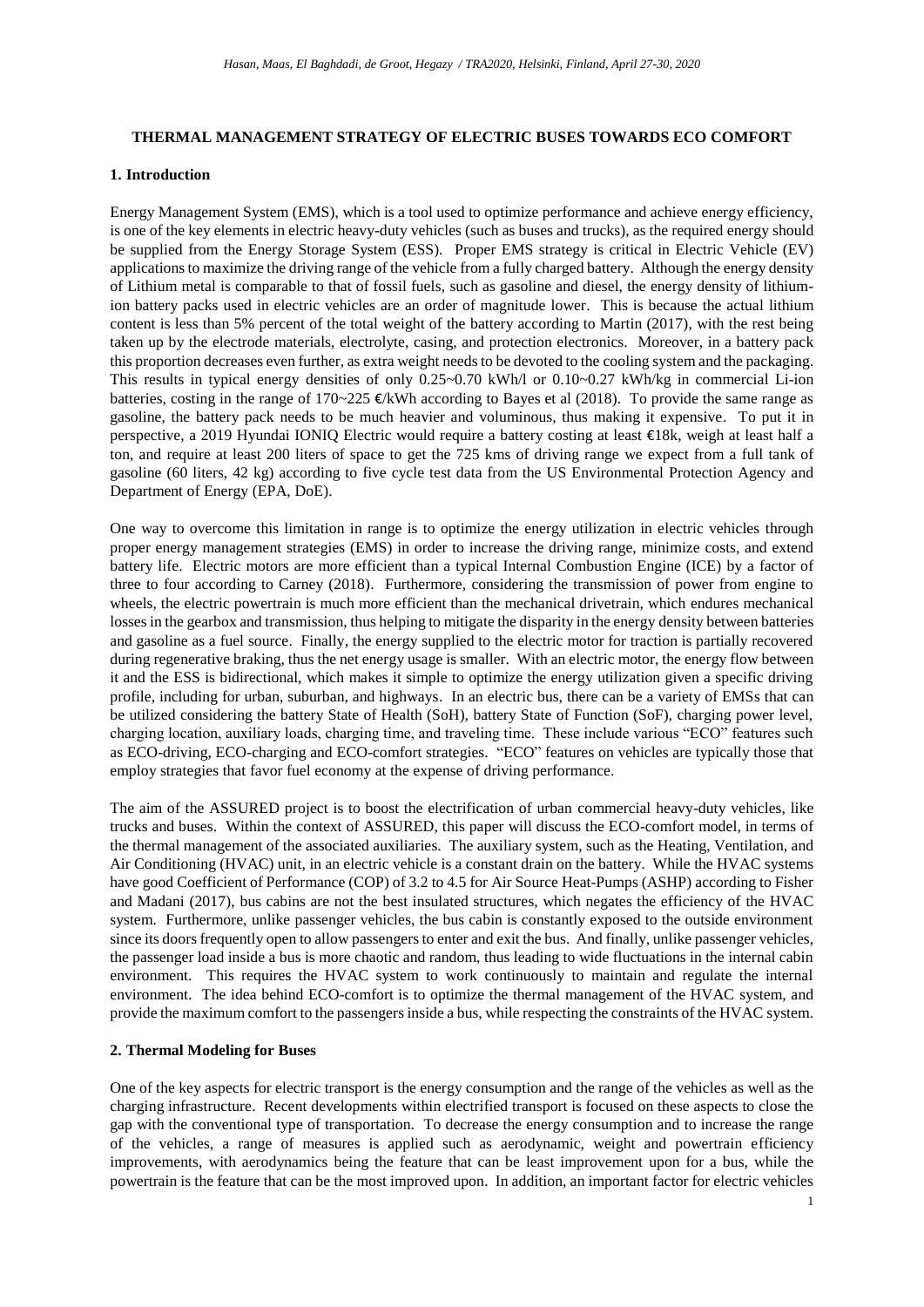is the cabin climate. Especially for buses, controlling the cabin climate requires a significant part of energy because of the large volume and surface area. Compared to conventional vehicles, where at least part of the heating is done with excess heat from the engine, the energy consumption and range are much more affected by the climate system for electric vehicles. Within the ASSURED project, it is also investigated what kind of optimization can be done to the climate system and how this affects the energy consumption and range of the vehicle.

## *2.1. Cabin Climate Model*

The Climate Model is a shell that provides the Thermal Management System (TMS) of an E-Bus with the environment inside which its HVAC system will operate. The climate model aims to simulate, as accurately as possible, what a typical bus will face as it goes along its intended route. There are two main factors that the HVAC system in the bus needs to contend with, including the number of passengers and the weather. The weather could include daylight, temperature, humidity, air pressure, wind speed, and cloud cover. Typically, weather data are taken from historical climate surveys for a given region, given as mean values for a calendar month. Passenger data are taken from traffic surveys. Passenger loads inside buses show patterns that are dependent on the time of the day (peak vs off-peak hours), and these patterns remain constant throughout the year. Taken together, these two factors will present the HVAC system with a variable environment which it needs to adapt and overcome to regulate the internal climate of the cabin. Climate survey for any city or region data can be found from Climatedata.org or directly from Google.

The generation of the climate data relies heavily on random variations within a given statistical range provided by climate surveys. The following data are considered:

- 1. Daylight hour: The current algorithm models' light intensity as a binary; therefore, it is assumed to be at full intensity during daylight hours, and fully dark at night. In future, the light intensity will be modeled as a variable depending on the time of the day.
- 2. Maximum and minimum daily temperature levels: The maximum and the minimum daily temperature is tied to the daylight. During daytime the temperature will increase from the minimum to the maximum following a certain time constant, and during night time, the temperature will decrease from the maximum to the minimum. The temperature is also subject to random variations throughout the day, and is also affected by cloud cover, with the temperature dipping slightly when the sky is overcast.
- 3. Cloud coverage: The cloud coverage will block sunlight during daylight hours. Currently, it is modeled as binary light intensity, so having clouds will be modeled as darkness. However, in future it will be modeled as a dip in intensity corresponding to the thickness of the cloud cover.
- 4. Humidity: The humidity is tied to rainfall statistics, therefore rainy days should have high humidity, and dry days having low humidity. However, to simplify simulation, daily variations of humidity for a calendar month are not modeled; instead, the average of the entire month is considered, and the value varies randomly around that point.
- 5. Wind speed and air pressure are not being considered in the present climate model.

## **3. HVAC System**

Within the ASSURED project, a simulation framework is developed that includes the thermal part of the cabin of the vehicle. [Fig.](#page-3-0) 1 shows a schematic representation of the influences on the cabin climate.

<span id="page-3-0"></span>

Fig*.* 1. Influences on the cabin climate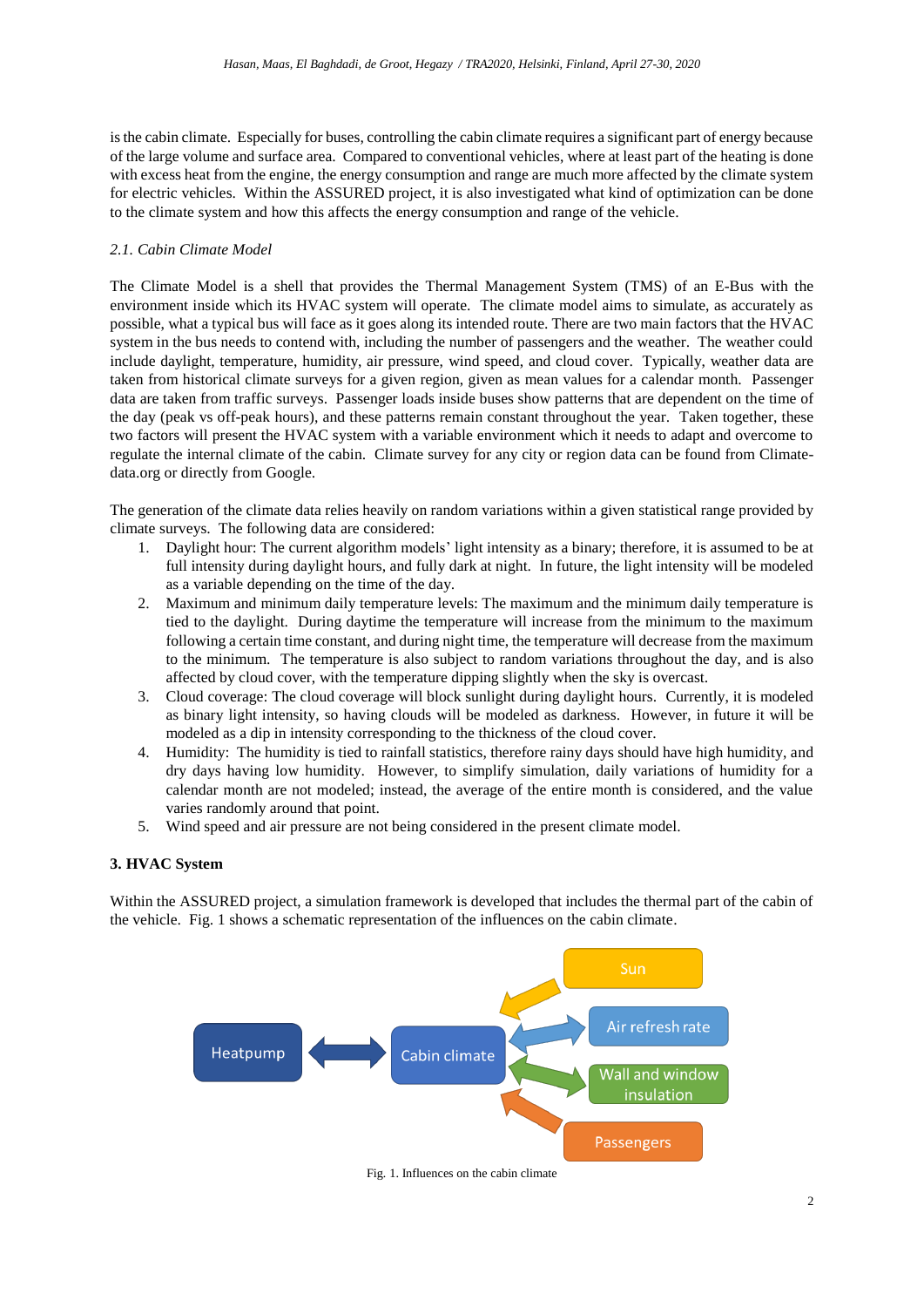There are 4 effects that are considered:

- 1. The sun that radiates heat through the windows of the bus. It is dependent on the radiation power of the sun (including cloud effects) and the "sun catching factor". This latter factor is dependent on the transmission factor of the glass, the area of the windows and the angle between the sunlight and surface of the glass.
- 2. Air refresh rate. This term is a lumped value of fresh air flowing into the cabin. In this case, it is dominated by the airflow through the doors. This factor depends on whether the doors are opened and the temperature difference between the inside and outside air.
- 3. Wall and window insulation. Heat energy is also flowing through the walls and windows of the bus. A better insulated cabin enclosure will result in a reduced heat transfer between ambient conditions and the cabin climate. This factor depends on the temperature difference between inside and outside air and the insulation factor of the bus walls.
- 4. Passengers that generate heat inside the bus. Passengers generate heat through their metabolism system. The total heat energy that is generated inside the bus is equal to the energy generated per passenger multiplied by the number of passengers. Moreover, passengers are also a significant source of humidity increase inside the cabin. This also affects the passenger comfort.

To keep the temperature at the desired level, a heat-pump is responsible for the heat balance to compensate for the combined four effects described above. The heat-pump removes heat energy from the cabin air in case cooling is required and adds heat energy to the cabin air in case heating power is required to maintain a set temperature. This is done by means of the Mollier diagram as shown in Dixon and Hall (2014). This diagram defines the energy needed to heat-up or cool-down the air. In case of cooling the air, this diagram also takes the humidity of the air into account. Saturated air requires more energy to be cooled down because the water vapor inside the air needs to be condensed. To avoid complexity, it will be assumed that the temperature variation inside the bus cabin (i.e. from the front to the back) is minimal as the passenger distribution is uniform throughout the bus. Therefore, the control algorithm assumes a uniform cabin temperature based on sensor measurements from the center of the bus.

## **4. Comfort**

The previous sections explain the different aspects of the thermal model that is developed within the simulation framework in terms of energy balance. An important input parameter for this model is the setpoint temperature within the bus cabin. Usually, the setpoint is kept at a constant temperature that is comfortable for the passengers inside the bus. This seems trivial, but the "comfort-aspect" is a very complex one. What a person perceives as a comfortable temperature depends on many parameters, such as:

- 1. Air humidity: humidity causes the temperature that is perceived by a person to be amplified. Cold humid air feels colder than cold dry air of the same temperature. Also, warm humid air feels warmer than warm dry air.
- 2. Air velocity: if there is an air flow around the person, the heat energy transfer between the person and the ambient air increases. Cold air feels colder, and warm air feels warmer in airflows caused by, for example, sitting next to the doors or the ventilation output.
- 3. Radiation: besides the cabin air being heated up by the sun, a person could also feel the direct effect of the radiating sun. When sitting close to a window, the radiation is directly felt and might cause that person to feel much warmer than someone sitting in the middle of the bus.
- 4. Seasonal effects: comfort is also closely related to temperature differences. If the outside temperature in the winter is 0°C, an inside temperature of 15°C might already feel very warm. Instead, in the summer, this setpoint might be too low. Furthermore, clothing differences in the winter and summer also play an important role here.
- 5. Metabolism: differences between persons in metabolism cause differences in the perceived comfort in temperature. Examples of these differences are body weight, gender and age.

Because of these combined effects, it is not possible to have one temperature setpoint that will cause all passengers to feel comfortable. The comfort of a group of people is generally expressed in terms of Predicted Mean Vote (PMV) and Predicted Percentage Dissatisfied (PPD). They are described in ISO standard 7730. PMV predicts the average value a group of people would rate their comfort. A value of -3 indicates a "very cold" sensation, a value of +3 indicates a "very hot" sensation and a value of 0 describes a neutral temperature feeling. PPD describes the percentage of a group that is dissatisfied with the temperature because it is too low or too high for them too feel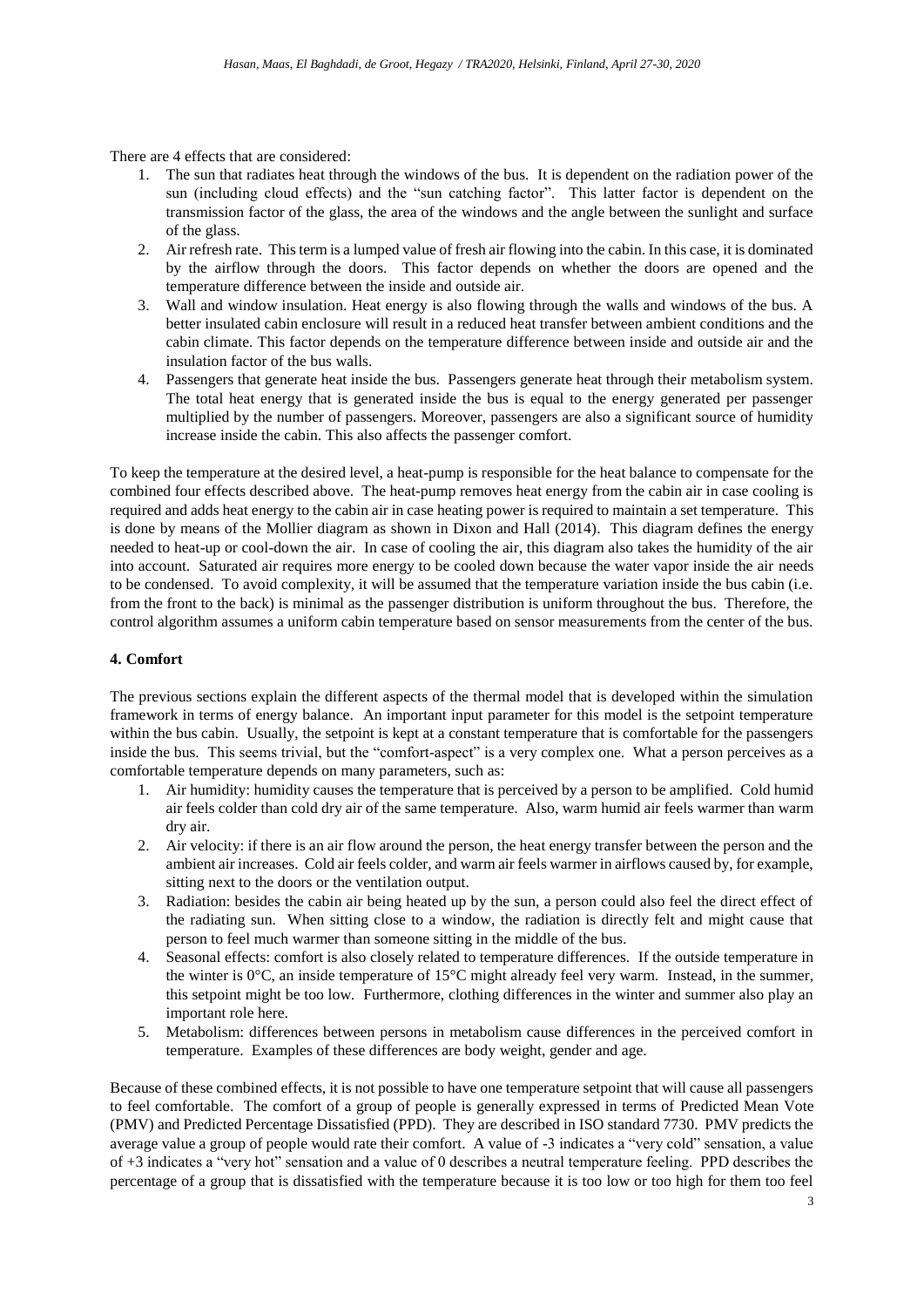comfortable. There is a relation between these 2 aspects that is displayed in [Fig.](#page-5-0) 2. Interesting to note is that at a value of PMV of 0, the PPD is not equal to 0%. This indicates that it is not possible to satisfy everyone. Furthermore, this curve is symmetrical. A cold feeling has the same effect on the satisfaction of a group of people as a hot feeling.



Fig*.* 2. Relation between Predicted Mean Vote and Predicted Percentage Dissatisfied (source: ISO 7730)

## <span id="page-5-0"></span>*4.1. ECO-Comfort*

Within the ASSURED project, attention is given to the optimization of the thermal system of electric vehicles. This is defined as the ECO-comfort functionality. This functionality can be summarized in two topics:

- 1. Dynamic temperature setpoint: By considering the different aspects of comfort, an energy-optimized temperature setpoint control can be implemented. For example, a temperature setpoint can vary over the day to account for ambient temperature changes. Similarly, the same method can be applied between summer and winter conditions. In the winter, lower setpoints can be accepted as comfortable than in the summer. This results in a lower energy consumption of the HVAC system. Finally, a consideration for transport companies may also be to reduce the comfort of passengers slightly to improve energy consumption. The difference between a PMV value of 0 and 0.5 is only 5% in PPD. The decrease of 5% in satisfaction might be acceptable in some cases if the benefit in energy consumption is high enough.
- 2. Pre-conditioning: The energy that is required for the heat-pump to control the cabin climate is taken from the battery. Therefore, this might affect the driving range of the vehicle. Besides minimizing the energy consumption of the HVAC system, also pre-conditioning can be applied to improve the driving range of the vehicle. Pre-conditioning means that the cabin climate is already controlled towards the desired temperature while the vehicle is still connected to the charger either in the depot or in route at terminal stops. This way, the initial required energy peak to control the temperature is taken directly from the grid rather than from the battery. This improves also the driving range of the vehicle.

The ASSURED simulation framework takes these 2 functionalities into account. The framework will help in calculating the optimal solution in terms of thermal comfort and energy consumption.

## **5. Results**

Fig. 3 shows the simulation of the HVAC system for a period of 24 hours; Fig. 3a is the sunlight incident on the bus, Fig. 3b row reflects the passenger load within the bus, Fig. 3c depicts the ambient temperature and setpoint temperature, Fig 3d shows the ambient humidity, and Fig. 3e expresses the power consumption of the HVAC system. The results are for a 12m E-bus with a maximum passenger capacity of 75, a heat conductance of 350 W/K, and a HVAC system with a fan with an air refresh rate of 120L/s and heat-pump with a COP of 2.5. The model is simulated for the month of October in the city of Brussels, where the climate conditions are 11 hours of daylight, maximum temperature of 15°C and minimum of 8°C, a 29% cloud coverage, and a 88% humidity level. The bus is driven for a maximum of 20 hours a day, so part of the driving cycle falls during night time. Finally,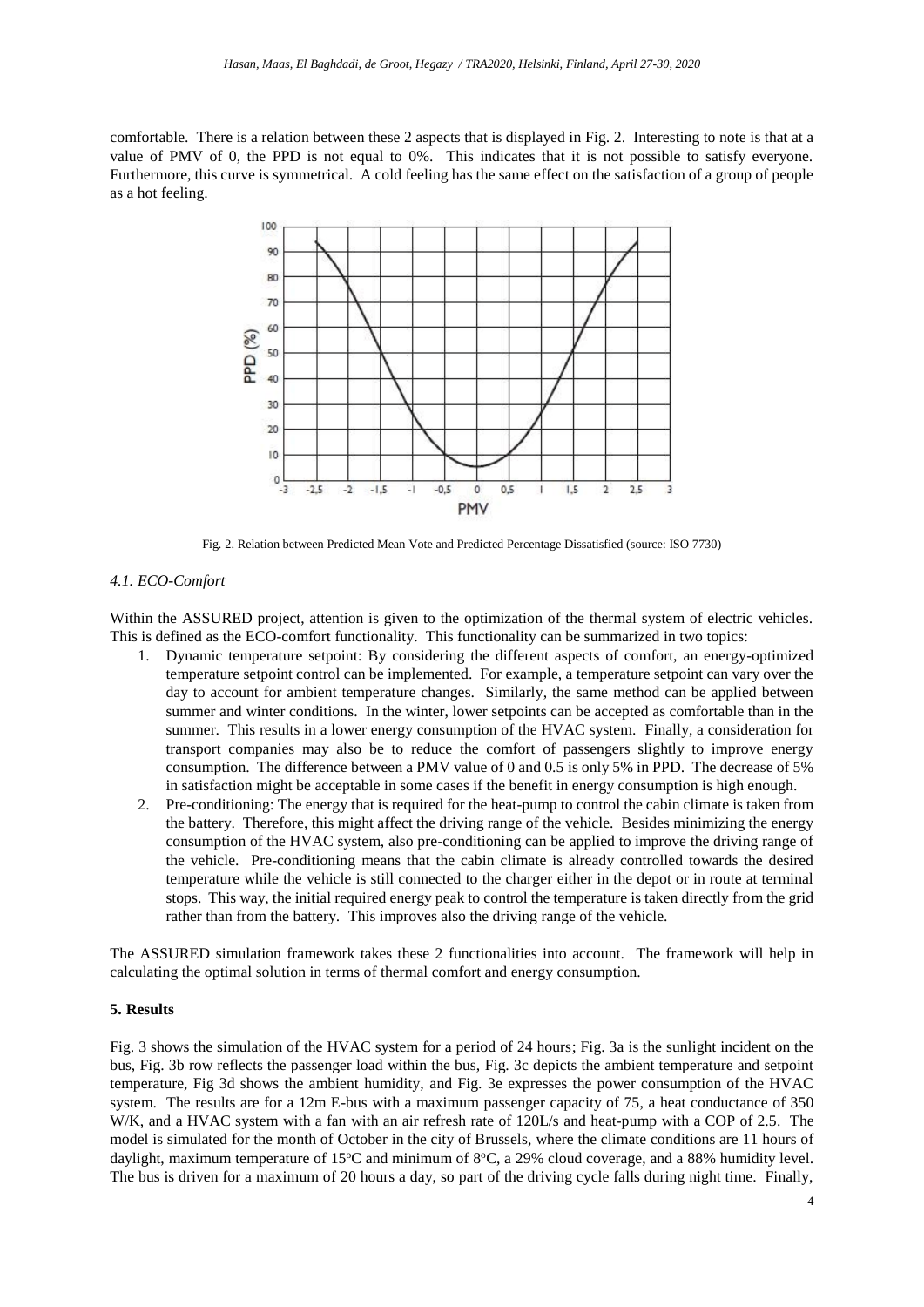the target cabin temperature is set to 20°C. Results show a baseline power utilization of 2.4 kW, and a lower power utilization during the daytime compared to night time. Results also show that during the day the power usage of the HVAC is proportional to the passenger load in the bus, but during the night, the HVAC power utilization is inversely proportional to the passenger load.



Fig. 4. Cabin setpoint temperature as a function of ambient temperature to provide comfort (source: VDV, 2015)

5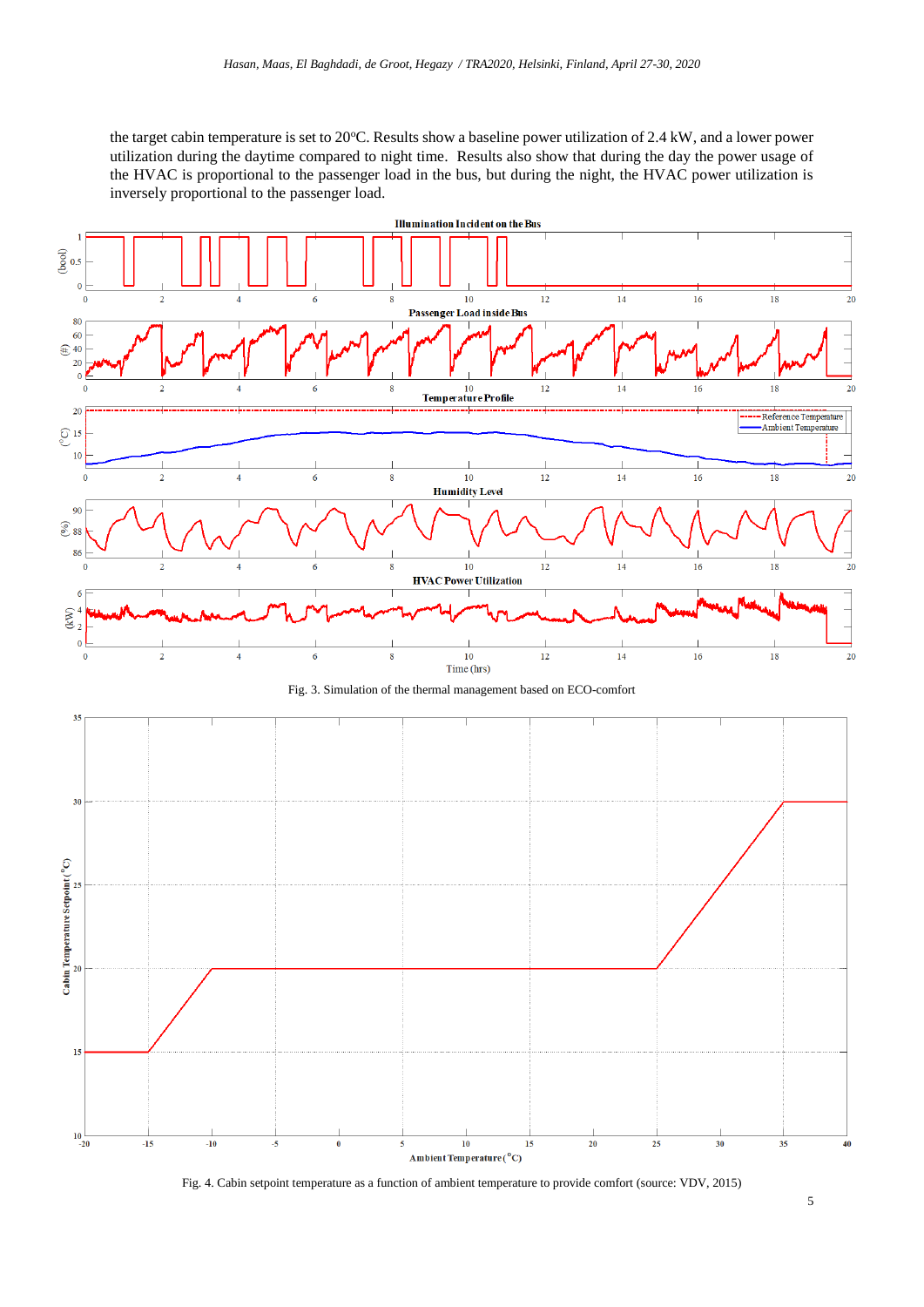To determine the energy saving accomplished due to the ECO comfort algorithm, three cities with widely varying climates will be used to compare HVAC system operated according to ECO comfort with the performance of a typical HVAC system of a 12m bus depicted in Gohlich et al (2018); the average power utilization of such an HVAC system taken over the entire year was 8kW. Fig. 4 shows the internal cabin temperature regulated to provide the passengers with a modicum of comfort for a wide range of ambient temperatures; the data has been slightly modified from the standard defined by the Association of German Transport Companies (VDV, 2015). Finally, Table 1 illustrates three different climate types including Mediterranean, Warm Temperate and Cold Temperate, showing the average monthly temperatures, humidity, and daylight, which will be used to simulate the performance of the ECO comfort algorithm. The results of the simulation, illustrated in Fig. 5, shows that in all the cases the proposed HVAC system operated using ECO comfort outperformed contemporary HVAC systems. The results are promising since the climate conditions analyzed reflect the climate conditions of many cities within continental Europe, except for those in Scandinavian countries afflicted with polar or arctic climate. The results show that if the weather was hot or cold, the energy savings were minimal, as seen during summers in Barcelona or winters in Jaworzno, but for moderate weathers, the energy savings were substantial.

|  | Table I. Climate conditions of three European cities to test the performance of the HVAC system with ECO comfort |  |
|--|------------------------------------------------------------------------------------------------------------------|--|
|--|------------------------------------------------------------------------------------------------------------------|--|

| <b>City</b>         | Barcelona, Spain |           |     |      | <b>Brussels, Belgium</b> |                |      |                       | Jaworzno, Poland |           |     |      |
|---------------------|------------------|-----------|-----|------|--------------------------|----------------|------|-----------------------|------------------|-----------|-----|------|
| <b>Climate Type</b> | Mediterranean    |           |     |      | <b>Warm Temperature</b>  |                |      | <b>Cold Temperate</b> |                  |           |     |      |
|                     | Hi               | L0        | Hum | Day  | Hi                       | Lo             | Hum  | Day                   | Hi               | Lo        | Hum | Day  |
|                     | $({}^oC)$        | $({}^oC)$ | (%) | (hr) | $({}^oC)$                | $({}^oC)$      | (% ) | (hr)                  | $(^{\circ}C)$    | $({}^oC)$ | (%) | (hr) |
| January             | 15               | 9         | 69  | 9.5  | 6                        | 1              | 88   | 8.5                   | 1                | $-5$      | 88  | 8.5  |
| <b>February</b>     | 15               | 8         | 66  | 10.5 | 7                        | 1              | 86   | 10                    | 3                | $-4$      | 82  | 10   |
| <b>March</b>        | 17               | 10        | 73  | 12   | 11                       | 4              | 80   | 12                    | 8                | $-1$      | 79  | 12   |
| April               | 20               | 13        | 69  | 13.5 | 14                       | 6              | 78   | 14                    | 14               | 3         | 74  | 13.5 |
| May                 | 23               | 16        | 68  | 14.5 | 19                       | 10             | 77   | 15.5                  | 19               | 7         | 73  | 15.5 |
| June                | 27               | 20        | 67  | 15   | 21                       | 12             | 78   | 16.5                  | 22               | 11        | 76  | 16.5 |
| July                | 29               | 23        | 67  | 15   | 23                       | 14             | 80   | 16                    | 24               | 12        | 76  | 16   |
| <b>August</b>       | 29               | 23        | 72  | 14   | 23                       | 14             | 82   | 14.5                  | 24               | 12        | 78  | 14.5 |
| <b>September</b>    | 26               | 20        | 74  | 12.5 | 20                       | 12             | 84   | 12.5                  | 19               | 8         | 81  | 12.5 |
| <b>October</b>      | 23               | 17        | 74  | 11   | 15                       | 8              | 88   | 11                    | 13               | 4         | 83  | 11   |
| <b>November</b>     | 18               | 12        | 72  | 10   | 10                       | 5              | 90   | 9                     | 7                | $\Omega$  | 86  | 9    |
| <b>December</b>     | 15               | 9         | 70  | 9.5  | 7                        | $\overline{c}$ | 90   | 8                     | 3                | $-3$      | 87  | 8    |



Fig 5. Average power saving of HVAC system using ECO Comfort compared to typical HVAC utilization